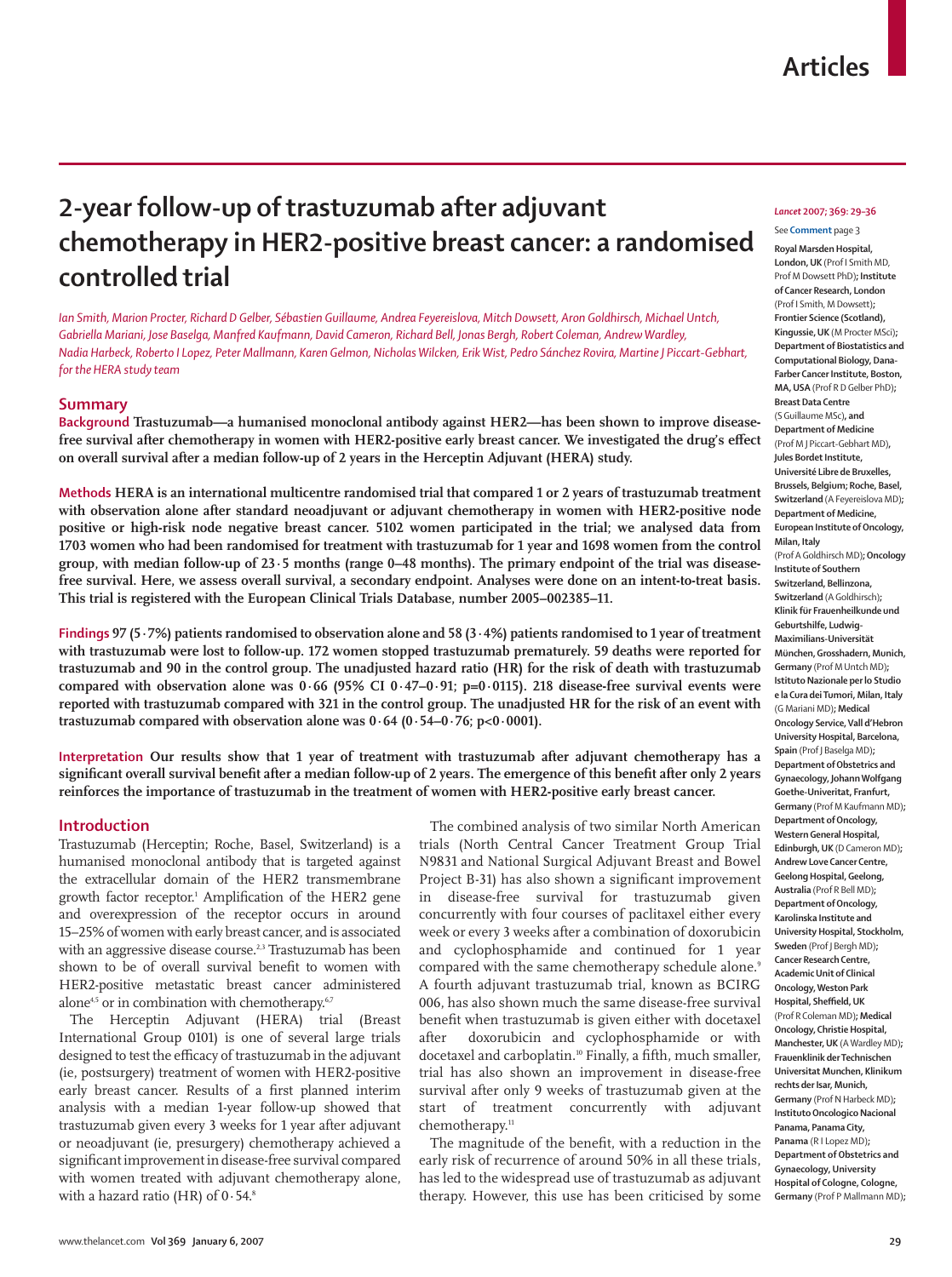**British Columbia Cancer Agency, Vancouver, Canada** (Prof K Gelmon MD)**; Department of Medical Oncology and Palliative Care, Westmead Hospital, Westmead, Australia** (N Wilcken PhD)**; Department of Oncology, Ullevål University Hospital, Oslo, Norway** (Prof E Wist PhD)**; and S Oncología Médica, Complejo Hospitalario de Jaén, Jaén, Spain** (P Sánchez Rovira MD)

Correspondence to: Prof Ian Smith, Breast Unit, Royal Marsden Hospital, Fulham Road, London SW3 6JJ, UK **ian.smith@rmh.nhs.uk**  because the findings arise from interim analyses, followup is short, and significant overall survival benefit has not been shown in any stand alone trial.12 Our aim is to report an analysis of overall survival, together with an updated assessment of disease-free survival, in the HERA trial with a median 2-year follow-up.

## **Methods Patients**

The study design, eligibility criteria, treatment schedules, monitoring, and statistical analysis plan have been described in detail elsewhere. $^{\text{\tiny{8}}}$  Briefly, the HERA trial is an international intergroup open-label phase III randomised trial involving women with centrally confirmed HER2-positive (immunohistochemistry score 3 or fluorescence in-situ hybridisation positive) early stage invasive breast cancer who had completed local regional therapy and a minimum of four courses of predefined standard adjuvant or neoadjuvant chemo-



#### *Figure 1:* Trial profile

FISH+=fluorescence in-situ hybridisation positive. IHC 3+=immunohistochemistry score 3.

therapy. Eligibility criteria included node-positive disease or node-negative disease if the pathological tumour size was larger than 1 cm. Women with locally advanced disease including inflammatory breast cancers were excluded. Women with a left ventricular ejection fraction (LVEF) of less than 55% after completion of chemotherapy and radiotherapy, congestive cardiac failure, or other major cardiac problems<sup>8</sup> were excluded.

The ethics review boards at all the participating institutions approved the study protocol and all patients gave written informed consent.

#### **Procedures**

After local regional therapy (surgery with or without radiotherapy), patients were randomly assigned to one of three groups: observation only, 8 mg/kg trastuzumab given intravenously by 90 minute infusion as a loading dose followed by 6 mg/kg every 3 weeks for 1 year, or the same schedule of trastuzumab for 2 years (not reported here). Randomisation was done within 7 weeks from day 1 of the last chemotherapy cycle or 6 weeks from the end of radiotherapy or definitive surgery, whichever was the last. A minimisation procedure was used with stratification according to region of the world, age, nodal status, title of chemotherapy, and hormone receptor status together with intention to use endocrine therapy.

When a significant disease-free survival in favour of 1 year's treatment with trastuzumab over observation alone emerged with a median follow-up of 1 year, $^8$  a protocol amendment was made after recruitment had been completed (except for the last five patients) to allow women in the observation group the option of switching to trastuzumab, irrespective of the interval since randomisation. Women who opted to switch were also given the further choice of a secondary randomisation to 1 year versus 2 years of treatment with trastuzumab.

The primary endpoint of the trial was disease-free survival (defined as time from randomisation to the first occurrence of any of the following events: recurrence of breast cancer at any site; the development of ipsilateral or contralateral breast cancer including ductal carcinoma in situ but not lobular carcinoma in situ; second nonbreast malignant disease other than basal cell or squamous cell carcinoma of the skin or carcinoma in situ of the cervix; or death from any cause without documentation of a cancer-related event), and the effect of trastuzumab on this endpoint has been described previously.8 Overall survival was a secondary endpoint; other secondary efficacy endpoints included time to recurrence, time to distant recurrence, and safety, including cardiac safety. Criteria for interrupting or stopping trastuzumab therapy on the basis of cardiotoxicity or other side-effects have been previously described.<sup>8</sup>

Severe congestive heart failure, which does not include death from cardiac causes, was defined as New York Heart Association grade III or IV functional class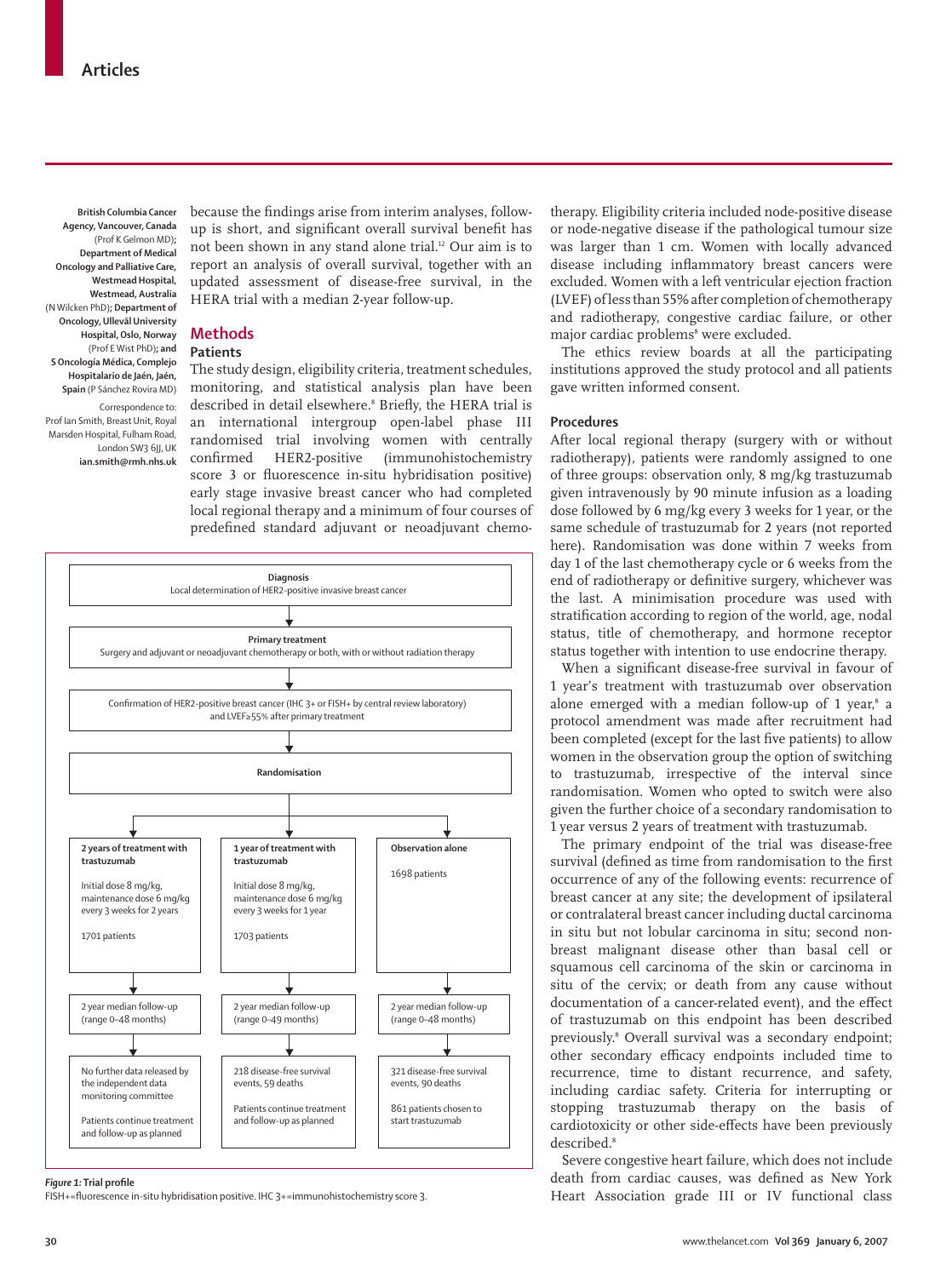confirmed by a cardiologist and a decrease in LVEF of at least 10% below baseline and to less than 50%. Symptomatic congestive heart failure was defined as symptomatic congestive heart failure confirmed by a cardiologist and LVEF less than 50% and a decrease in LVEF of at least 10% from baseline.

A significant LVEF drop was defined as a decrease in LVEF of 10 points or more from baseline to a level below 50 points. A confirmed significant LVEF drop was defined as an asymptomatic (NYHA class I) or mildly symptomatic (NYHA class II) significant drop in LVEF which is also confirmed on repeat LVEF assessment about 3 weeks after the first documented drop, or as identified by the cardiac advisory board review.

#### **Statistical analysis**

A target accrual of 4482 patients was planned to identify a 23% reduction in the risk of a disease-free survival event with 80% power with a two-sided level of significance of  $2.5%$  for both of the pairwise comparisons: 2 years of treatment with trastuzumab versus observation alone and 1 year of treatment with trastuzumab versus observation alone. 951 endpoint events were required for the final analysis. One interim efficacy analysis was planned after 475 events, the results of which, reviewed by the independent data monitoring committee in April, 2005, resulted in the initial HERA trial publication.<sup>8</sup>

The efficacy analyses were done on an intention-totreat basis.  $\chi^2$  tests for categorical data and log-rank tests for time-to-event endpoints provided two-sided p values. Kaplan-Meier curves were calculated. Cox proportional hazards regression analysis was used to estimate hazard ratios and 95% CI. Statistical analyses were done with SAS version 8.

In addition to the main intent-to-treat analysis, an analysis that censored women at the time of switching to trastuzumab has also been done to compensate for a potential effect of delayed administration of trastuzumab.

The independent data monitoring committee continues to review data about deaths, compliance, and safety every 6 months. On the basis of a review in March, 2006, they recommended that overall survival results for observation alone versus treatment with trastuzumab for 1 year with a median follow-up of 2 years should be made public. Results for the group of patients treated with trastuzumab for 2 years remain blinded because the comparison with the group treated for 1 year continues to mature. This trial is registered with the European Clinical Trials Database, number 2005–002385–11.

#### **Role of the funding source**

The trial was sponsored and funded by Roche. The collection, analysis, and interpretation of the data were done entirely independently, under the auspices of the Breast International Group. The corresponding author led the writing of the paper with input from the HERA executive committee, which includes a Roche representative who was not allowed to influence the paper in any way other than as approved by the executive committee. All authors had access to all the data. The trials' steering committee had final responsibility to submit the manuscript for publication.

#### **Results**

5102 women were recruited between December, 2001, and June, 2005, including 1698 in the observation group and 1703 assigned to receive 1 year of treatment with trastuzumab (figure 1). The baseline characteristics of patient tumours and treatment, updated from the

|                                         | Observation group<br>$(n=1698)$ | 1-year trastuzumab group<br>$(n=1703)$ |
|-----------------------------------------|---------------------------------|----------------------------------------|
| Age (years)                             |                                 |                                        |
| < 35                                    | 126 (7%)                        | 127 (7%%)                              |
| $35 - 49$                               | 752 (44%)                       | 756 (44%)                              |
| $50 - 59$                               | 548 (32%)                       | 548 (32%)                              |
| >60                                     | 272 (16%)                       | 272 (16%)                              |
| Prior (neo)adjuvant chemotherapy        |                                 |                                        |
| No anthracyclines                       | 101 (6%)                        | 101 (6%)                               |
| Anthracyclines, no taxanes              | 1156 (68%)                      | 1154 (68%)                             |
| Anthracyclines and taxanes              | 441 (26%)                       | 448 (26%)                              |
| Menopausal status*                      |                                 |                                        |
| Premenopausal                           | 234 (14%)                       | 257 (15%)                              |
| Uncertain                               | 692 (41%)                       | 681 (40%)                              |
| Postmenopausal                          | 770 (45%)                       | 765 (45%)                              |
| Hormone receptor status                 |                                 |                                        |
| Negative                                | 843 (50%)                       | 843 (50%)                              |
| Positive                                | 855 (50%)                       | 860 (50%)                              |
| Nodal status†                           |                                 |                                        |
| Not assessed (neoadjuvant chemotherapy) | 178 (10%)                       | 194 (11%)                              |
| Negative                                | 555 (33%)                       | 544 (32%)                              |
| $1 - 3$                                 | 490 (29%)                       | 486 (29%)                              |
| $\geq 4$                                | 474 (28%)                       | 479 (28%)                              |
|                                         |                                 |                                        |

Data are number (%). Percentages have been rounded. \*Status at randomisation; in the observation group, one patient with unknown menopausal status at randomisation and one patient with missing menopausal status. †One patient with missing nodal status in the observation group.

*Table 1:* **Baseline patient characteristics**

|                                                                   | Observation group<br>$(n=1698)$ | 1-year trastuzumab group<br>$(n=1703)$ |  |
|-------------------------------------------------------------------|---------------------------------|----------------------------------------|--|
| Number of events                                                  | 321 (19%)                       | 218(13%)                               |  |
| Deaths                                                            | 90(5%)                          | 59 (3%)                                |  |
| Distant event                                                     | 233 (14%)                       | 152 (9%)                               |  |
| Central nervous system                                            | 22(1%)                          | 26(2%)                                 |  |
| Locoregional event                                                | 68 (4%)                         | 45 (3%)                                |  |
| Contralateral breast cancer                                       | $9(0.5\%)$                      | $7(0.4\%)$                             |  |
| Second non-breast malignant disease                               | $8(0.5\%)$                      | $6(0.4\%)$                             |  |
| Data are number of events (%). Percentages have been rounded.     |                                 |                                        |  |
| Table 2: Site of first disease-free survival event (ITT analysis) |                                 |                                        |  |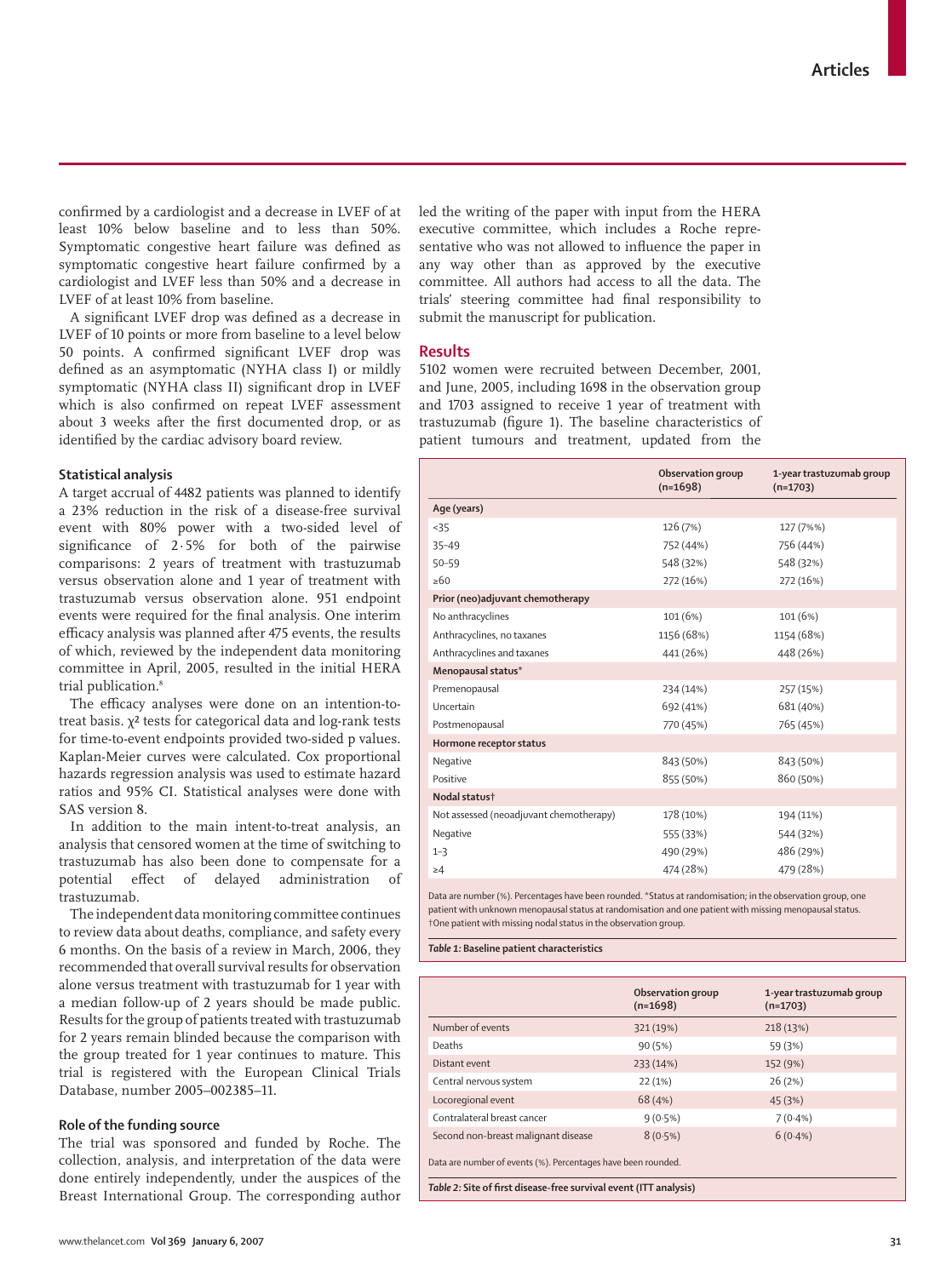original publication, are shown in table 1. 97  $(5.7%)$ patients randomly assigned to observation alone and 58 (3·4%) patients randomly assigned to 1 year of treatment with trastuzumab were lost to follow-up.

As of May 15, 2006, 861 women in the observation group had switched to trastuzumab. In the February, 2006, analysis that censored patients at the time of moving to trastuzumab, the median time that had elapsed from the point of switching was 2·6 months. 705 patients originally randomly assigned to observation alone were censored for disease-free survival and overall survival at the date of switching treatment. Results from the censored analysis are much the same as those from the intention-to-treat analysis.



*Figure 2:* **Kaplan-Meier estimates of disease-free survival and overall survival**

(A) Disease-free survival for 1 year of trastuzumab *vs* observation with a median follow-up of 2 years. (B) Overall survival for 1 year of trastuzumab *vs* observation with a median follow-up of 2 years.

After a median follow-up of  $23.5$  months (range 0–48 months), 539 disease-free survival events had been recorded in the two groups. Table 2 shows data about the site of first disease-free survival events. The unadjusted HR for the risk of an event in the trastuzumab group compared with the observation group was 0·64 (95% CI 0·54–0·76; p<0·0001 by the log rank test), which corresponds to an absolute disease-free survival benefit of 6 · 3% (80 · 6% *vs* 74 · 3%) at 3 years (figure 2A). The HR for the disease-free survival benefit by censored analysis was  $0.63$  ( $0.53-0.75$ ; p< $0.0001$ ).

149 deaths occurred in the two groups; more deaths occurred in the observation group than in the trastuzumab group (table 2). The unadjusted HR for the risk of death in the trastuzumab group compared with observation alone was  $0.66$  ( $0.47-0.91$ ; p= $0.0115$  by the log rank test); which corresponds with an absolute overall survival benefi t of 2·7% (92·4% *vs* 89·7%) at 3 years (figure 2B). The HR for overall survival by censored analysis was  $0.63$  (0.45–0.87; p=0.0051).

More distant metastases were reported in the observation group than in the group receiving trastuzumab (table 2); the HR for time to a distant recurrence in the trastuzumab group compared with the observation group was  $0.60$  ( $0.49 - 0.73$ ;  $p < 0.0001$ by log rank test). These results correspond to an absolute time to distant recurrence event-free survival benefi t of 6·3% at 3 years (85·7% *vs* 79·4%, p<0·0001).

There was no evidence of substantial heterogeneity in the relative treatment effect on disease-free survival between subgroups, and there was no evidence of any subgroup in which trastuzumab was seen to be less efficacious than observation alone (figure 3). All CIs overlap the overall result.

The annualised hazard rates for disease-free survival for both groups from the point of randomisation are shown in figure 4. An increase in risk during the first year for the observation group was seen, although this risk falls in the second year and beyond. Trastuzumab suppresses this increased early risk. Although the HR between the two groups decreases beyond the second year, there continues to be less chance of a disease-free survival event with trastuzumab compared with observation alone at all points up to 3 years.

There were more episodes of at least one grade 3 or grade 4 adverse event and of serious adverse events with trastuzumab than in the observation group  $(p<0.0001;$ table 3). The only grade 3 or grade 4 adverse event experienced by five or more patients in the observation group was hypertension (n=5). The grade 3 or grade 4 adverse events experienced by five or more patients in the trastuzumab group were hypertension (12), depression (8), diarrhoea (7), congestive cardiac failure (7), vomiting (6), arthralgia (6), cardiac failure (5), hot flush  $(5)$ , headache  $(5)$ , and back pain  $(5)$ .

There was a higher incidence of fatal adverse events in the trastuzumab group than in the observation group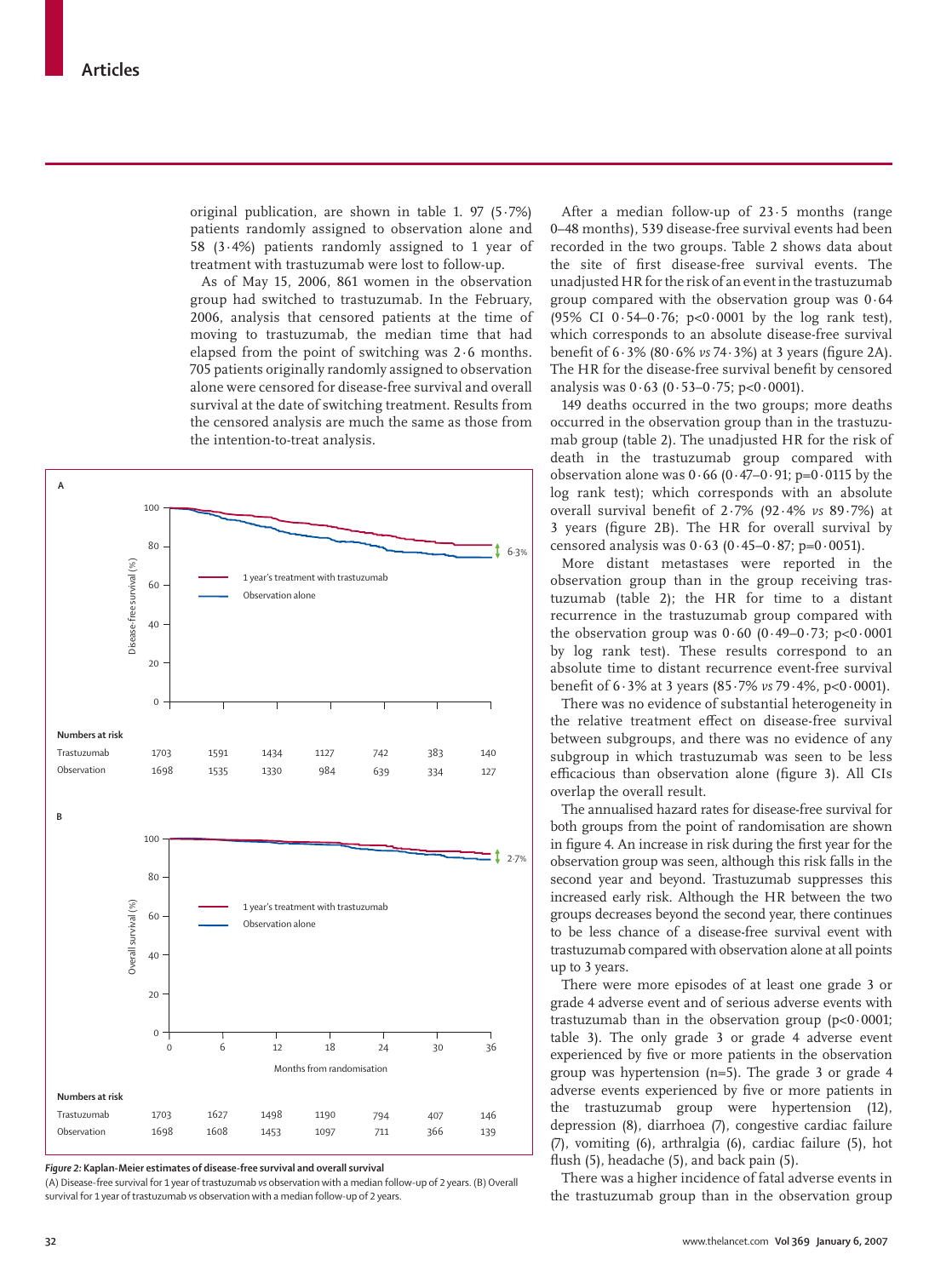| Subgroup (number of patients)                               |                          | Number of events<br>trastuzumab vs observation | HR (95% CI)         |
|-------------------------------------------------------------|--------------------------|------------------------------------------------|---------------------|
| Region of the world                                         |                          |                                                |                     |
| Europe, Canada, South Africa, Australia, New Zealand (2438) |                          | 161 vs 235                                     | $0.66(0.54 - 0.81)$ |
| Asia Pacific, Japan (405)                                   |                          | 21 vs 37                                       | $0.53(0.31 - 0.90)$ |
| Eastern Europe (369)                                        |                          | 23 vs 36                                       | $0.54(0.32 - 0.91)$ |
| Central and South America (189)                             |                          | 13 vs 13                                       | $0.98(0.45 - 2.11)$ |
| Age at randomisation                                        |                          |                                                |                     |
| <35 years (253)                                             |                          | 19 vs 31                                       | $0.57(0.32 - 1.01)$ |
| 35-49 years (1508)                                          |                          | 89 vs 150                                      | $0.54(0.42 - 0.70)$ |
| 50-59 years (1096)                                          |                          | 71 vs 97                                       | $0.71(0.52 - 0.97)$ |
| $\geq 60$ years (544)                                       |                          | 39 vs 43                                       | $0.91(0.59 - 1.41)$ |
| Menopausal status at randomisation                          |                          |                                                |                     |
| Premenopausal (491)                                         |                          | 43 vs 49                                       | $0.80(0.53 - 1.21)$ |
| Uncertain (1373)                                            |                          | 70 vs 135                                      | $0.48(0.36 - 0.64)$ |
| Postmenopausal (1535)                                       |                          | 105 vs 137                                     | $0.75(0.58 - 0.97)$ |
| Nodal status                                                |                          |                                                |                     |
| Not assessed (neoadjuvant chemotherapy) (372)               |                          | 39 vs 50                                       | $0.66(0.43 - 1.00)$ |
| Negative (1099)                                             |                          | 34 vs 58                                       | $0.59(0.39 - 0.91)$ |
| 1-3 positive nodes (976)                                    |                          | 50 vs 80                                       | $0.61(0.43 - 0.87)$ |
| ≥4 positive nodes (953)                                     |                          | 95 vs 132                                      | $0.64(0.49 - 0.83)$ |
| Pathological tumour size                                    |                          |                                                |                     |
| Any (neoadjuvant chemotherapy) (372)                        |                          | 39 vs 50                                       | $0.66(0.43 - 1.00)$ |
| 0-2 cm (1351)                                               |                          | 61 vs 95                                       | $0.65(0.47 - 0.90)$ |
| >2-5 cm (1482)                                              | -8                       | 97 vs 150                                      | $0.55(0.43 - 0.71)$ |
| >5 cm (171)                                                 |                          | 20 vs 25                                       | $1.14(0.63 - 2.06)$ |
| Hormone receptor status                                     |                          |                                                |                     |
| ER-negative×PgR-negative (1627)                             |                          | 126 vs 190                                     | $0.63(0.50-0.78)$   |
| ER-negative×PgR-positive (172)                              |                          | 12 vs 12                                       | $0.77(0.34 - 1.74)$ |
| ER-positive×PqR-negative (460)                              |                          | 26 vs 39                                       | $0.82(0.50-1.34)$   |
| ER-positive×PgR-positive (984)                              |                          | 46 vs 61                                       | $0.63(0.43 - 0.93)$ |
|                                                             |                          |                                                |                     |
| Histological grade                                          |                          |                                                |                     |
| 3-poorly differentiated (2047)                              |                          | 157 vs 201                                     | $0.73(0.59 - 0.90)$ |
| 2-moderately differentiated (1111)                          |                          | 47 vs 97                                       | $0.46(0.33 - 0.65)$ |
| Surgery for primary tumour                                  |                          |                                                |                     |
| Breast-conserving procedure (1432)                          |                          | 77 vs 121                                      | $0.59(0.44 - 0.79)$ |
| Mastectomy (1968)                                           |                          | 141 vs 200                                     | $0.68(0.55 - 0.84)$ |
| Previous radiotherapy                                       |                          |                                                |                     |
| Yes (2606)                                                  |                          | 183 vs 265                                     | $0.64(0.53 - 0.77)$ |
| No (795)                                                    |                          | 35 vs 56                                       | $0.64(0.42 - 0.98)$ |
|                                                             |                          |                                                |                     |
| Type of (neo)adjuvant chemotherapy                          |                          |                                                |                     |
| No anthracyclines (202)                                     |                          | 12 vs 15                                       | $0.76(0.35 - 1.62)$ |
| Anthracyclines, no taxanes (2310)                           | $\overline{\phantom{a}}$ | 132 vs 221                                     | $0.57(0.46 - 0.71)$ |
| Anthracyclines and taxanes (889)                            |                          | 74 vs 85                                       | $0.80(0.59 - 1.10)$ |
| All patients (3401)                                         |                          | 218 vs 321                                     | $0.64(0.54 - 0.76)$ |
|                                                             |                          |                                                |                     |
| 0.0                                                         | 1.5<br>0.5<br>$1-0$      |                                                |                     |
|                                                             | <b>HR</b>                |                                                |                     |

*Figure 3:* **Exploratory disease-free survival subgroup analysis for 1 year of trastuzumab** *vs* **observation**

 $(p=0.1601;$  table 3). However, the nature of the fatal adverse events did not seem to have any causal relation with trastuzumab. Of the 172 women who stopped trastuzumab prematurely, 115 (6·8%) stopped because of safety issues, 43 (2·5%) because of refusal, and 14 (0 $\cdot$ 8%) because of other reasons.

As described previously,<sup>13</sup> there was one cardiac death in the observation group and none with trastuzumab. Severe congestive heart failure occurred in more women on trastuzumab than in the observation group (p<0·0001); likewise, symptomatic congestive heart failure (including severe congestive heart failure) occurred in more patients on trastuzumab than in those in the observation group (table 4). Furthermore, a confirmed significant LVEF drop occurred in more women on trastuzumab than in those in the observation group  $(p<0.0001;$  table 4). 72  $(4.3%)$ women discontinued trastuzumab because of cardiac problems. A more detailed account of cardiotoxicity in this trial is being prepared.

## **Discussion**

Our results indicate that trastuzumab shows a significant overall survival benefit in early breast cancer over observation alone after chemotherapy. Such a survival benefit after only 2 years of follow-up is unusual in breast cancer trials. For example, adjuvant chemotherapy is of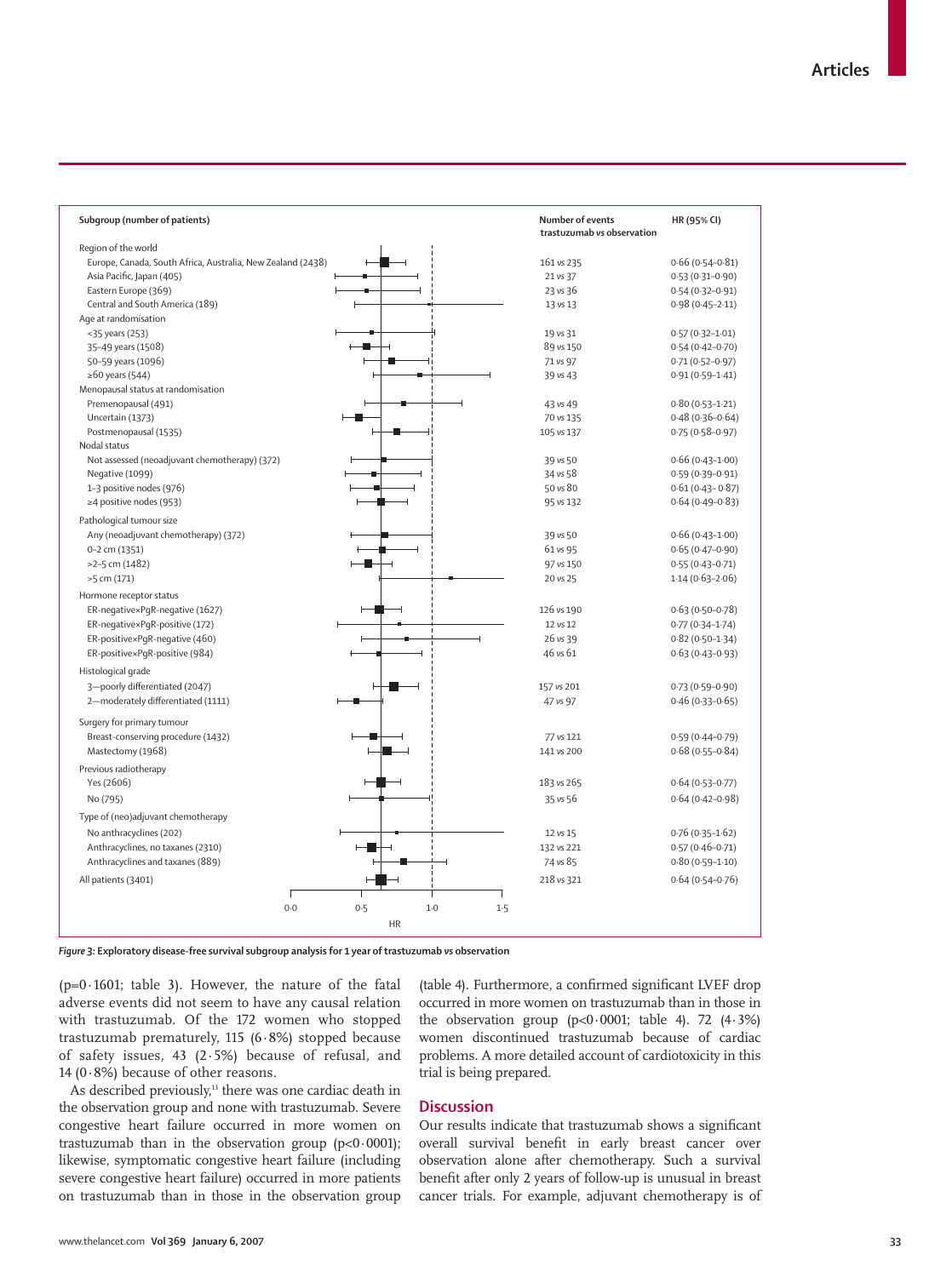major importance in the treatment of breast cancer and has achieved a long-term survival benefit of 38% for younger women,<sup>14</sup> but the key early trial for such treatment had not begun to show a substantial survival difference after only 2 years of follow-up,<sup>15</sup> nor have any subsequent chemotherapy trials. In the modern era, the same is true for the aromatase inhibitors, widely deemed to be a major development in adjuvant endocrine therapy.16–18 Only tamoxifen—the most successful treatment ever developed



*Figure 4:* **Annualised disease-free survival hazard rates for 1 year of trastuzumab** *vs* **observation**

|                                                      | Observation<br>group $(n=1442)^*$ | 1-year trastuzumab p valuet<br>group ( $n = 1688$ )* |                      |
|------------------------------------------------------|-----------------------------------|------------------------------------------------------|----------------------|
| Patients with one or more grade 3 or 4 adverse event | 88 (6%)                           | 190 (11%)                                            | < 0.0001             |
| Patients with one or more serious adverse event      | 97(7%)                            | 156 (9%)                                             | 0.0103               |
| Fatal adverse event                                  | $3(0.2%)\ddagger$                 | $9(0.5\%)$                                           | 0.1601               |
| Treatment withdrawals                                | <b>NA</b>                         | 172 (10%)                                            | $\ddot{\phantom{0}}$ |

Data are number of events (%). Percentages have been rounded. NA=not applicable. \*271 patients with at least one adverse event after moving to trastuzumab are not included. †Treatment group *vs* observation group. ‡Cardiac failure, suicide, unknown cause of death. §Cerebral haemorrhage, cerebrovascular accident, sudden death, appendicitis, intestinal obstruction, unknown cause of death after a road accident, pulmonary carcinomatous lympangitis, two unknown. The intestinal obstruction occurred after a second occurrence of non-breast malignant disease.

#### *Table 3:* **Adverse events**

|                                                                | Observation<br>$(n=1708)$ | 1-year trastuzumab<br>$(n=1678)$ | $p$ value $*$ |
|----------------------------------------------------------------|---------------------------|----------------------------------|---------------|
| Cardiac death                                                  | $1(0.1\%)$                | $\Omega$                         | 1.000         |
| Severe congestive heart failure (NYHA III and IV) <sup>+</sup> | $\Omega$                  | $10(0.6\%)$                      | < 0.0001      |
| Symptomatic congestive heart failure‡                          | $2(0.1\%)$                | 36(2%)                           | < 0.0001      |
| Confirmed significant LVEF drop§                               | $9(0.5\%)$                | 51 (3%)                          | < 0.0001      |
| Trastuzumab discontinued due to cardiac problems               | <b>NA</b>                 | 72 (4%)                          | < 0.0001      |

Data are number of events (%). Percentages have been rounded. NA=not applicable. \*Treatment group *vs* observation group. †Not including cardiac death. ‡Including severe congestive heart failure but not including cardiac death. §Asymptomatic or mildly symptomatic.

*Table 4:* **Cardiac safety**

for breast cancer—showed a similar survival benefit in such a short period.<sup>19</sup> Thus, the early evidence of an overall survival benefit in the HERA trial after only 2 years of follow-up reinforces the importance of trastuzumab in the adjuvant treatment of women with HER2-positive early breast cancer.<sup>20</sup>

That this survival difference will not be sustained with further follow-up is a possibility; however, there are few precedents for this in work already published on adjuvant therapies for early breast cancer. Furthermore, after the publication of disease-free survival results from HERA with a median follow-up of  $12$  months, $\delta$  we estimated that the chance of losing statistical significance with longer follow-up was less than 20%. This estimate was calculated on the basis of division of HRs for disease-free survival into a fixed component already observed and a random component, assuming that the risk for the observation group fell to the level seen in the trastuzumab group and follow-up was continued for a further 4 years. Because more events have occurred in the observation group than in the trastuzumab group during the subsequent 12 months, and the HR has fallen for both arms beyond 2 years, the chance of loss of significance remains below 20%. The same arguments pertain for overall survival. The one confounding issue is the recent cross-over of patients in the control group to trastuzumab; it could be that, with longer follow-up, a significant overall survival benefit might be maintained in the censored analysis, but not the intention-to-treat analysis because of this crossover.

The NSABP B-31 trial compared treatment with trastuzumab for 1 year starting concurrently with four courses of paclitaxel after a combination of doxorubicin and cyclophosphamide with the same chemotherapy schedule alone.9 When data from this trial were combined with results from two similar groups in the NCCTG 9831 trial, a significant overall survival benefit was noted after a median follow-up of 2 years and with an HR of 0·67 in favour of trastuzumab,<sup>9</sup> which is much the same as that recorded here. The consistently high reductions in the risk of breast cancer recurrence of around 50% seen in these two trials, together with that noted in a fourth large adjuvant trastuzumab trial, BCIRG 006,10 suggest that these results will probably translate into stand-alone survival gains in the near future.

Our exploratory subgroup analysis suggests that all subgroups of women seem to benefit from trastuzumab. In particular, there is so far no significant difference in efficacy between women with node-positive and nodenegative disease, nor between those receiving adjuvant compared with neoadjuvant chemotherapy. Whether different patterns of treatment effect emerge for some subgroups with further follow-up remains to be seen.

That the risk of cardiotoxicity remains low is encouraging, and the absence of any substantial evidence of an increase in cumulative cardiotoxicity beyond 1 year has also been shown in the B-31 trial.<sup>21</sup> The overall risk of severe congestive heart failure reported here is lower than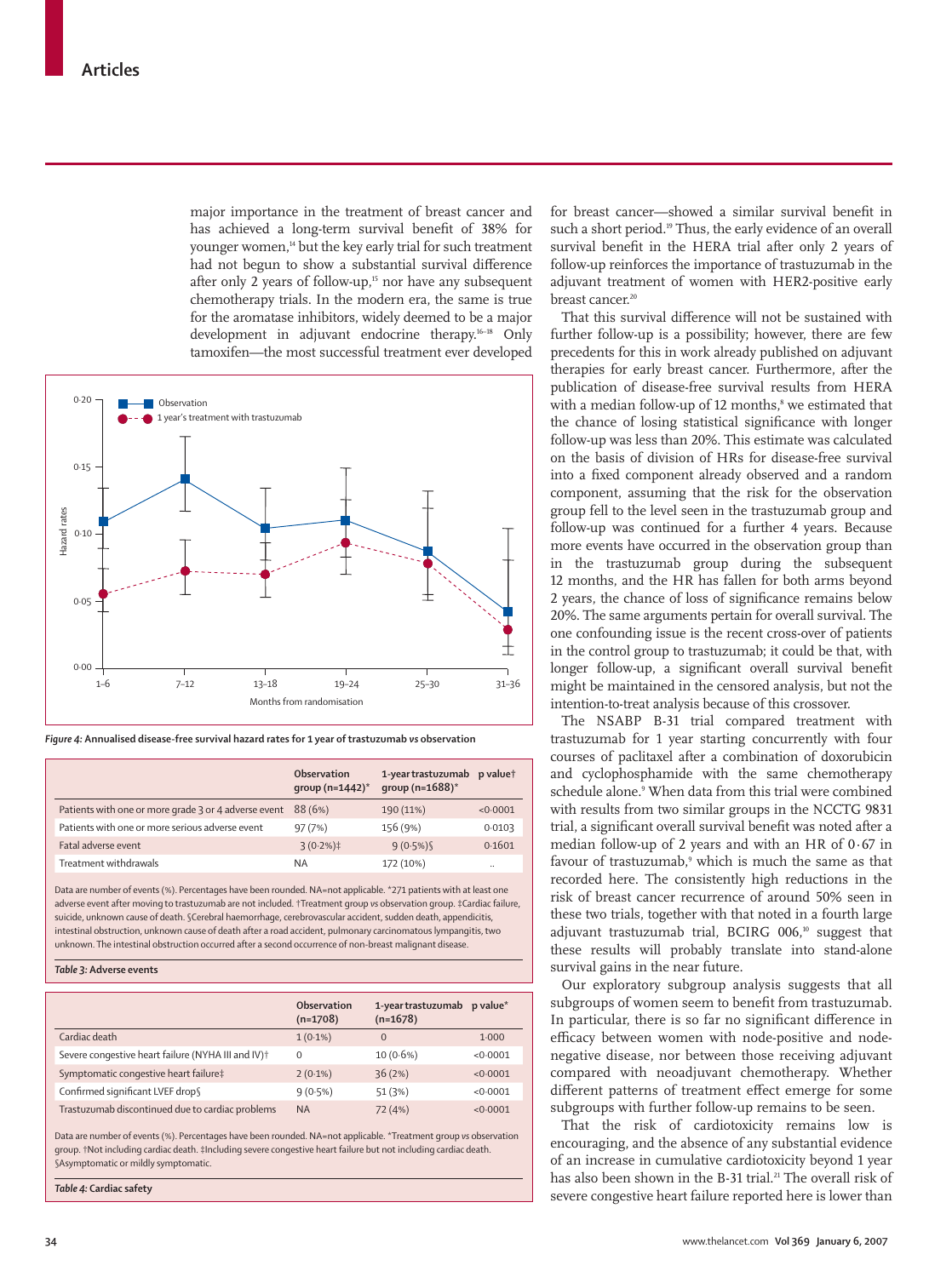that reported in the B-31 trial  $(0.6\% \text{ vs } 4.1\%).$ <sup>21</sup> as is the proportion of women who stopped treatment because of cardiac problems (4·3% and, of evaluable trastuzumab patients,  $15.6\%$ ). These findings could be a result of the longer time interval between stopping chemotherapy with anthracyclines and starting trastuzumab in the HERA trial than in B-31, or the requirement of a postchemotherapy LVEF of 55% or more before enrolment in HERA, or both. In this context, one should note that the incidence of cardiotoxicity in the anthracycline followed by trastuzumab group of the BCIRG 006 trial was much the same as that in B-31, but substantially lower in the trastuzumab group that did not receive anthracycline.10 Thus far, the only data for cardiotoxicity associated with trastuzumab continued for more than a year is in metastatic breast cancer: in one recent study involving 218 patients with a median treatment duration of 21 months and a median follow-up of 32·6 months, 49 (28%) experienced a cardiac event and 19 (10·9%) grade 3 cardiotoxicity.<sup>22</sup> However, most patients improved after withdrawal of trastuzumab and appropriate treatment, and there was only one cardiac death. One should note that these patients would often be less fit than those in HERA and other adjuvant trials because of their metastatic disease, and some would have received a greater cumulative dose of anthracycline chemotherapy.

Two major questions remain for adjuvant trastuzumab. The first is whether trastuzumab started concurrently with taxane chemotherapy (as in the USA trials) is better than trastuzumab starting sequentially after completion of chemotherapy (as here). The NCCTG N9831 trial addresses this issue—this trial includes a third group given sequential trastuzumab. Preliminary data suggest that sequential treatment might be less effective than concurrent treatment,<sup>23</sup> but this was an unplanned comparison with low statistical power, and longer follow-up is needed for confirmation. In this context, one should note that the median time from diagnosis of breast cancer to starting trastuzumab in the HERA trial was 8·5 months, which could have affected efficacy or resulted in some patients with very high-risk disease relapsing before the opportunity arose to enter the trial.

The second issue concerns the duration of trastuzumab treatment. A third group in the HERA trial, in which patients are treated with trastuzumab for 2 years, addresses this issue. That trastuzumab suppresses the increased early hazard rate seen in the observation group during the first year, but has less effect thereafter, might be of relevance (figure 4). This finding supports our decision to compare 2 years of treatment with trastuzumab with 1 year of treatment. However, one should also note that a small Finnish trial involving 232 women has reported a diseasefree survival benefit with 9 weeks of trastuzumab treatment given concurrently with chemotherapy at the start of treatment.<sup>11</sup> The HR from this trial (0.42, 95% CI  $0.21-0.83$ ;  $p=0.01$ ) is within the same range as those recorded in trials of trastuzumab treatment for 1 year, but the small number of women involved, together with the wide CI, require confirmatory data.

The data presented here confirm earlier reports that trastuzumab, a rationally designed biological therapy that is targeted against a specific amplified gene (HER2) and its over-expressed receptor protein, is of benefit to women with HER2-positive breast cancer when given after completion of adjuvant chemotherapy. The survival benefit that has emerged over such a short period emphasises the potential of this approach and underlines the importance of developing further specific targeted therapies in breast and other cancers.

#### **Contributors**

M Untch was a member of the executive committee and participated in the conduct of the trial and the preparation of the manuscript. M Kaufmann participated in the HERA study with the German GABG-Study Group, of which he is chairman and participated in the conduct of, and recruitment to, the HERA trial as a key investigator. R Bell participated in the concept, management, and conduct of the HERA trial as a member of the executive committee, steering committee, and as an investigator. R I Lopez participated in the conduct of, and recruitment to the HERA trial as a key investigator. M Procter was involved in the statistical analysis. P Mallmann participated in the conduct of, and recruitment to the HERA trial as a key investigator. K Gelmon participated as an investigator, as the representative of the National Cancer Institute of Canada–Clinical Trials Group (NCIC-CTG), and on the trial committee, and contributed to the final version of the manuscript. E Wist was principal investigator in Norway. J Bergh took part in the study planning, was a member of the steering committee, and made comments on a draft version of the manuscript. G Mariani was principal investigator for the Michelangelo group. M J Piccart-Gebhart participated in the design, conduct, and analysis of the trial as chief investigator and chairman of the steering committee. P Sánchez Rovira took part in the conduct of recruitment to the HERA trial as a key investigator. I Smith took part in the planning and execution of the HERA trial, and wrote the first and final drafts of this manuscript. N Wilcken was a member of the steering committee and took part in the writing of the manuscript. A Goldhirsch took part in the study design, conduct, and interpretation of the results. R Coleman took part as an investigator, was leader of the participating EORTC collaborative group, and was a member of the HERA steering committee. A Wardley participated in the conduct of, and recruitment to the HERA trial as a key investigator and helped write the manuscript. S Guillaume was the intergroup and monitoring coordinator. N Harbeck was a member of the German HERA steering committee, and took part in the design, revision, and amendment of the study design. She was a local principal investigator, involved in patient recruitment. J Baselga took part in the design, conduct, patient accrual, and interpretation of the data as a member of the executive committee and as an investigator. M Dowsett was a member of the executive committee and co-chair of the translational research committee. D Cameron was an investigator in the HERA trial, and was a member of the steering and executive committees. As the executive committee member representative for all Breast International Group collaborative groups, he was involved in the day-to-day running of the trial. R D Gelber took part in the design, conduct, analysis, and reporting of the trial in his role as senior statistician. He directed statistical analyses and contributed to the writing of the manuscript. A Feyereislova was a coordinator and reviewed the published data. All authors saw and approved the final version of the manuscript.

#### **Confl ict of interest statement**

M Untch has received speaker's honoraria from Roche. R Bell has served as an adviser to Roche. In the past 2 years, K Gelmon has been on advisory boards and has received honoraria from Roche, sanofi aventis, Bristol-Myers Squibb, AstraZeneca, Novartis, Pfizer, Lilly, Amgen, Genetech, and GlaxoSmithKline. She has also received research grants from Roche. J Bergh's research group has received research support from Roche, and J Bergh has taken part in advisory boards for Roche. M J Piccart-Gebhart has served on an advisory board on Aromasin, has received consulting fees from GlaxoSmithKline, and an unrestricted educational grant from Roche